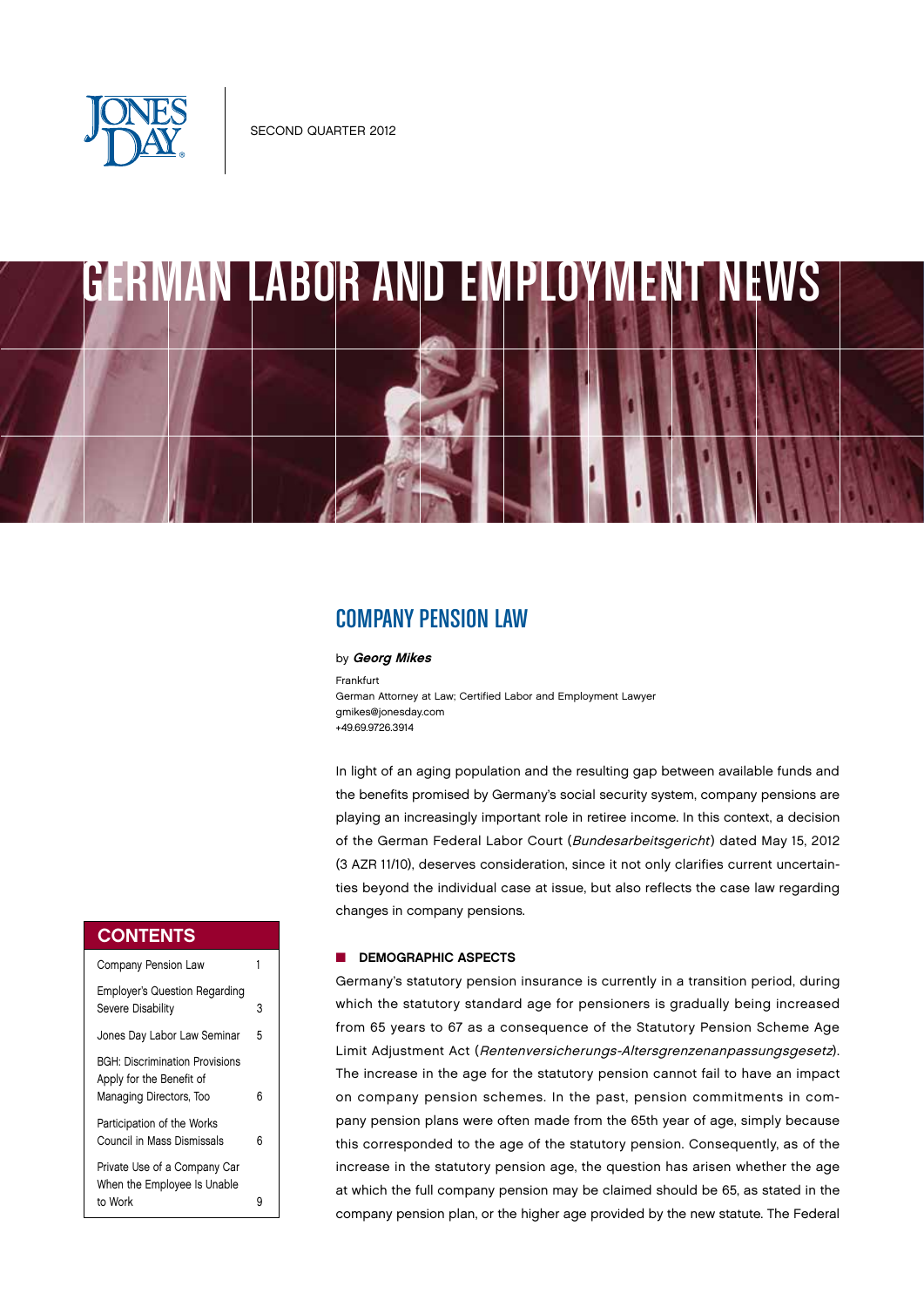

Labor Court ruled in favor of the increased age; i.e., the company pension will not be due until the increased pension age has been reached. The Court substantiated its decision not least with the fact that since 1916, the statutory pension age had been 65 years and that, upon establishing pension plans, employers had no reason to include deviating clauses or simply referred to age 65 in order to be in line with the statutory age.

This decision applies to pension plans made prior to the Statutory Pension Scheme Age Limit Adjustment Act and to current cases involving the calculation of pro rata entitlements in the event of early withdrawal from the company. In the future, it will also be relevant to employees to whom an increased statutory age limit applies but whose company pension plan still provides for the 65th year of age and who intend to retire from work at age 65 by accepting a reduction of the statutory pension. They should be aware that this will most probably be considered early retirement even if the age limit expressly specified in the company pension

plan has been reached—which raises the question as to whether the pension plan allows for early retirement in the first place and, if so, at what age. At any rate, according to the case law, reductions are imminent because, on the one hand, early retirement means the employee will contribute less to the company's success and, on the other, the company pension, according to statistical expectations, will be received for a longer period.

#### **n** CHANGE OF COMPANY PENSION COMMITMENTS

The aforementioned judgment also deals with another proposed solution to the "pension gap": the substitution of traditional monthly pension payments with a lump sum, or "capital payment." The Federal Labor Court stated that a one-time capital payment does "not have the same quality" as monthly pension payments, since a single capital payment—even when based on the most accurate projections available as to inflation, mortality, and other actuarial factors—cannot provide a retiree the level of financial security offered by a guaranteed monthly sum. The Court also took into account the fact that a capital payment may result in a higher tax burden on the retiree due to the tax progression. Most troubling, however, is the possibility that providing a one-time capital payment may violate Section 3 of the German Company Pensions Act (Betriebsrentengesetz), which held that the purpose of the pension commitment is to provide a secure income for retirees in old age—not to enable them to accumulate capital. The Federal Labor Court consequently concluded that replacing monthly pension payments with a one-time payment should be measured against the existing case law for disadvantageous plan modifications.

The case law essentially consists of a newly confirmed three-level theory, according to which any changes must be justified by increasingly important reasons; in other words. the greater the interference in the promised benefit, the greater the justification for changing the benefit must be. This means that the highest level of interference—interfering in the part of the entitlement already earned by long service to the company—would be subject to what the case law considers "imperative" reasons, such as an economic crisis that threatens the company's solvency. The lowest level—interfering in the mere possibility of increasing the company pension by continued service in the company would be justified by grounds that are merely "reasonable." Such "reasonable grounds" might include an increase in the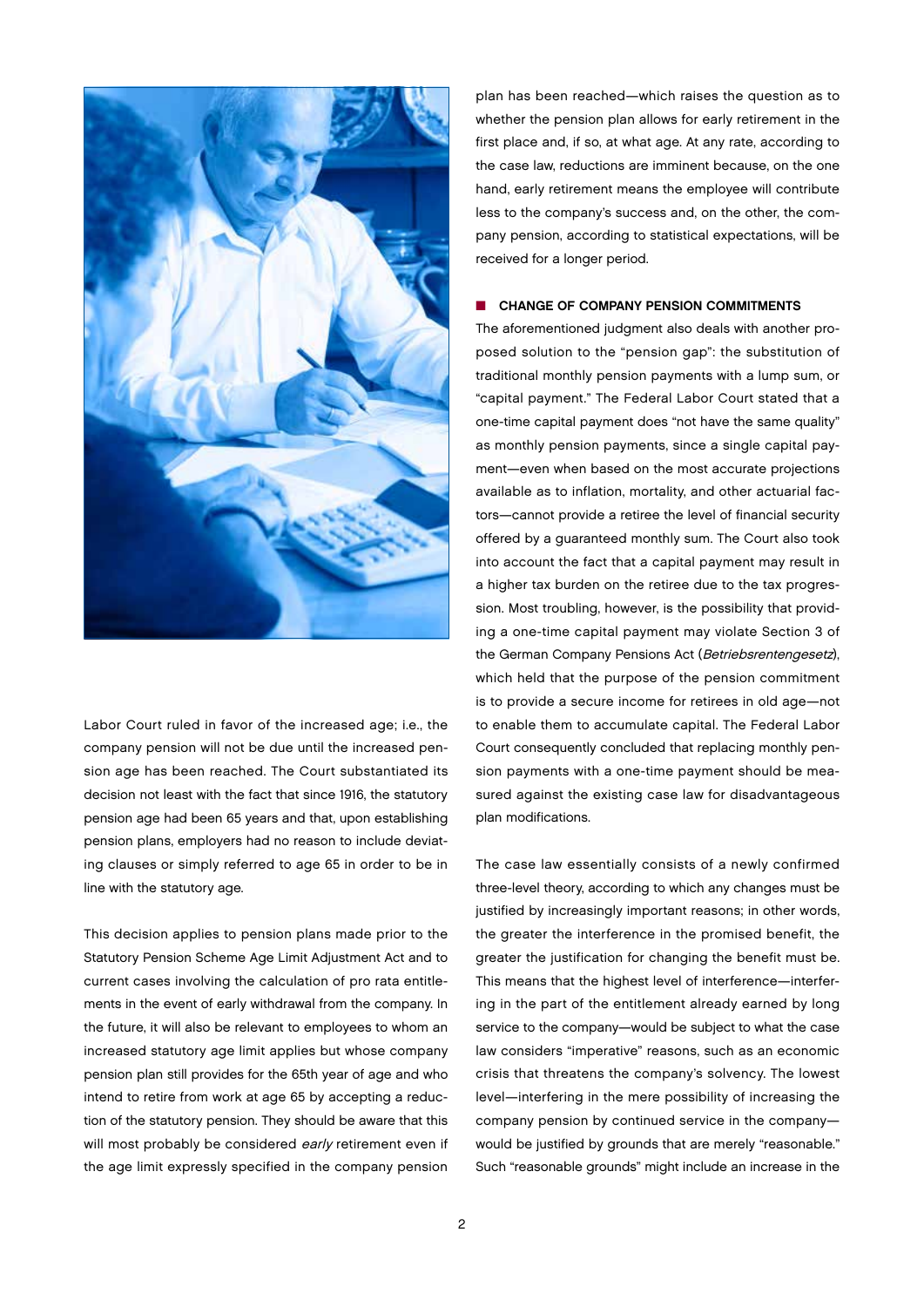employer's tax burden that would force it to freeze the pension calculation at years of service thus far.

Falling between these two levels is interference in "the dynamics merited on a pro rata temporis basis." Simply put, this term typically covers those factors in the pension calculation that refer to the employee's wages prior to retirement. For example, the pension plan of an employee who begins his/her career as an apprentice but retires as a general manager will often be based on the higher wages earned at the end of his/her career. But if a wage freeze takes place during the middle of his/her years of service, the reduction in the employee's pension could be significant. Interventions on this level must be justified by "important" reasons, such as the fact that funding this type of pension plan could endanger the company in the long run. Unfortunately, the case history, in our view, is inconsistent in the application of this three-level theory.

Thus, in this new judgment, the Federal Labor Court confirmed case law that tends to stump legal practitioners. It ruled once again that in the event of pension plan changes, the question of interference in the acquired entitlement rights and the applicability of the three-level-analysis scheme may be clarified only in the individual case and in relation to the result of the case: "In the case of benefit commitments related to the pay at retirement, it can therefore regularly not be determined before the withdrawal from the employment whether acquired rights are interfered with by the superseding revision." This means that in the event of a change, such uncertain legal terms as "reasonable grounds" may cause problems, and whether or not the change has been effective will not be apparent until the withdrawal of the employee from employment—i.e., often only many years later. Moreover, the same case might be assessed differently by different employees—or even the same employee—depending on whether the withdrawal took place earlier or later.

#### **N** VALUATION

Certain clarifying statements in this judgment should offer assistance, even if greater clarity regarding other issues would have been helpful. In general, the statutory pension age and the age stipulated in pension plans will be assumed to be parallel, even if the company plan specifies age 65, and equal actuarial value in the case of a company pension change does not necessarily exempt employers

from having to justify the change according to the threelevel theory. Whether the reasons required to justify the change in the plan have actually been provided may not be determined with final certainty when making the change, because the Federal Labor Court has quite nonchalantly transferred the assessment date to some point in the future. Case history in this context, however, may provide some guidance. If employers introduce a new pension plan, it is advisable to expressly couple the pertinent pension age for the company pension with the respective statutory standard age instead of specifying a certain age, namely since further increases in the statutory pension age cannot be ruled out. But because such increases are even more probable than the current increase was (it was the first since 1916!), it should not be assumed that the Federal Labor Court will once again find a correlation between the statutory and company pensions unless demographic conditions require it.

# EMPLOYER'S QUESTION REGARDING SEVERE **DISABILITY**

#### by Friederike Göbbels

Munich German Attorney at Law; Certified Labor and Employment Lawyer fgoebbels@jonesday.com +49.89.20.60.42.200

#### **NO QUESTION UPON EMPLOYMENT**

In the past, an employer recruiting new employees was permitted to ask applicants about any severe disabilities they might have. This was justified by the fact that the employer had to fulfill various obligations in connection with the employment of severely disabled persons; one such obligation required the employer to ensure that 5 percent of his workforce comprised severely disabled employees—or pay an equalization fee.

Since the German General Equal Treatment Act (Allgemeines Gleichbehandlungsgesetz, or "AGG") took effect in 2006, "disability" has been one of the criteria triggering legal protection against discrimination. Against this background, it is disputed whether, under normal circumstances, it is still admissible to ask an applicant about severe disability or equivalent status. The predominant opinion in commentaries holds otherwise. A different provision shall apply only if the absence of disability is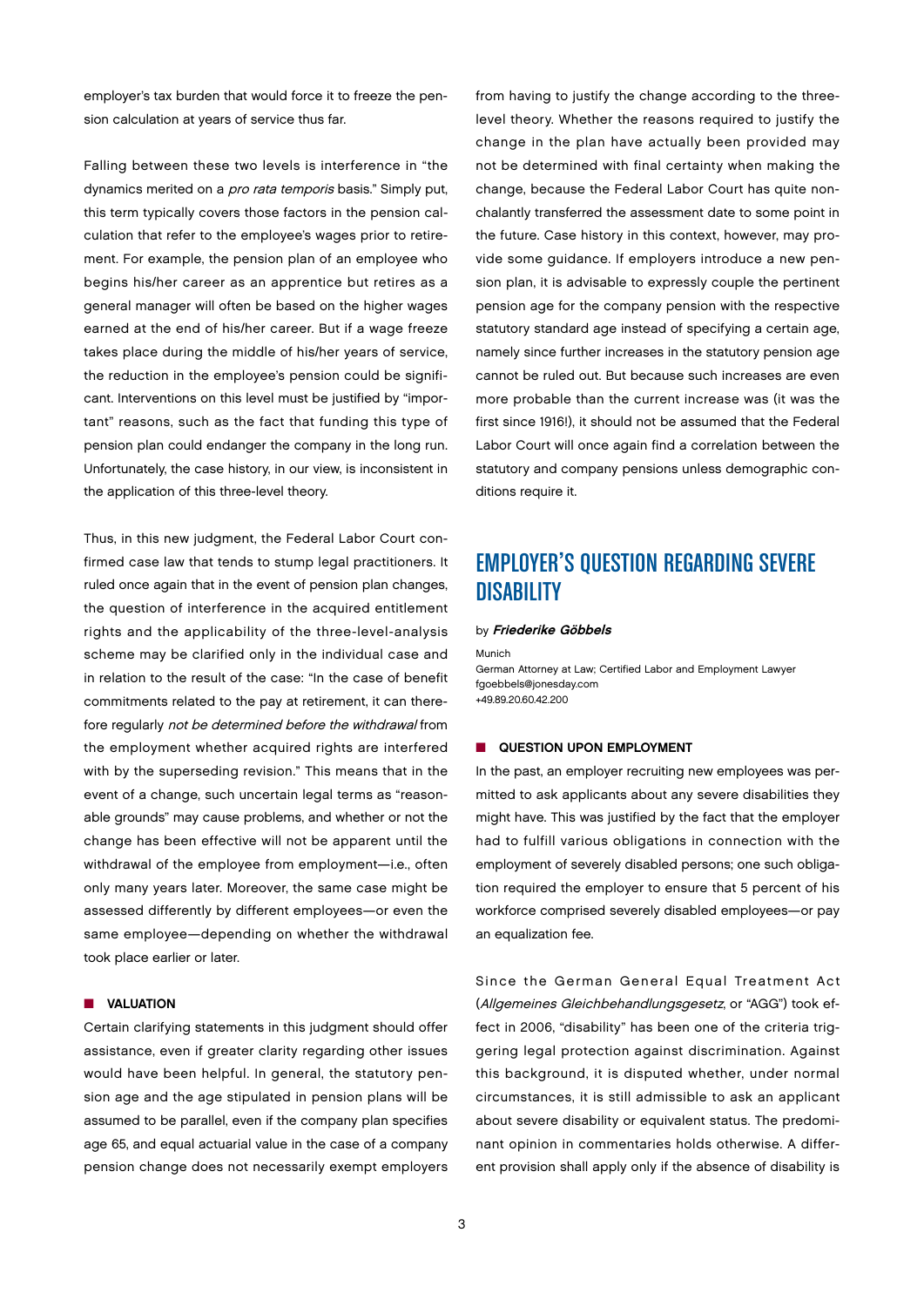

required to fulfill the tasks related to the offered position. But the general prohibition of the question regarding disability in the recruiting process has not yet been confirmed by the highest court, and the German Federal Labor Court (Bundesarbeitsgericht), in its decision dated July 7, 2011 (2 AZR 396/10), left the question undetermined. Therefore, until greater clarity has been reached in this regard, employers are advised to refrain from asking about severe disability during the recruiting process.

## $\blacksquare$  ASKING ABOUT DISABILITY SIX MONTHS INTO THE EMPLOYMENT RELATIONSHIP

A current decision by the Federal Labor Court (dated February 16, 2012—6 AZR 553/10) deals with the legality of asking questions about severe disability in an existing employment relationship. In the case at hand, dismissals for operational reasons were inevitable. In the process, an employee's severe disability had to be taken into

consideration as one of four social-selection criteria. The employer wanted to examine all relevant social data available. All the employees were therefore provided with questionnaires in which the employer collected information regarding birth date, marital status, number of children in need of support, and the existence of a severe disability or equivalent status. The plaintiff, untruthfully, denied having a severe disability or equivalent status. As a result of the social-selection process, he was dismissed for operational reasons without prior input from the government agency overseeing the protection and integration of disabled persons. In the dismissal-protection proceedings, the plaintiff unsuccessfully referred to his status as a severely disabled person, which he had not mentioned in the questionnaire.

The Federal Labor Court stated that, in the given situation, the employer had a legitimate interest in the question about the employee's severe disability, since it had to be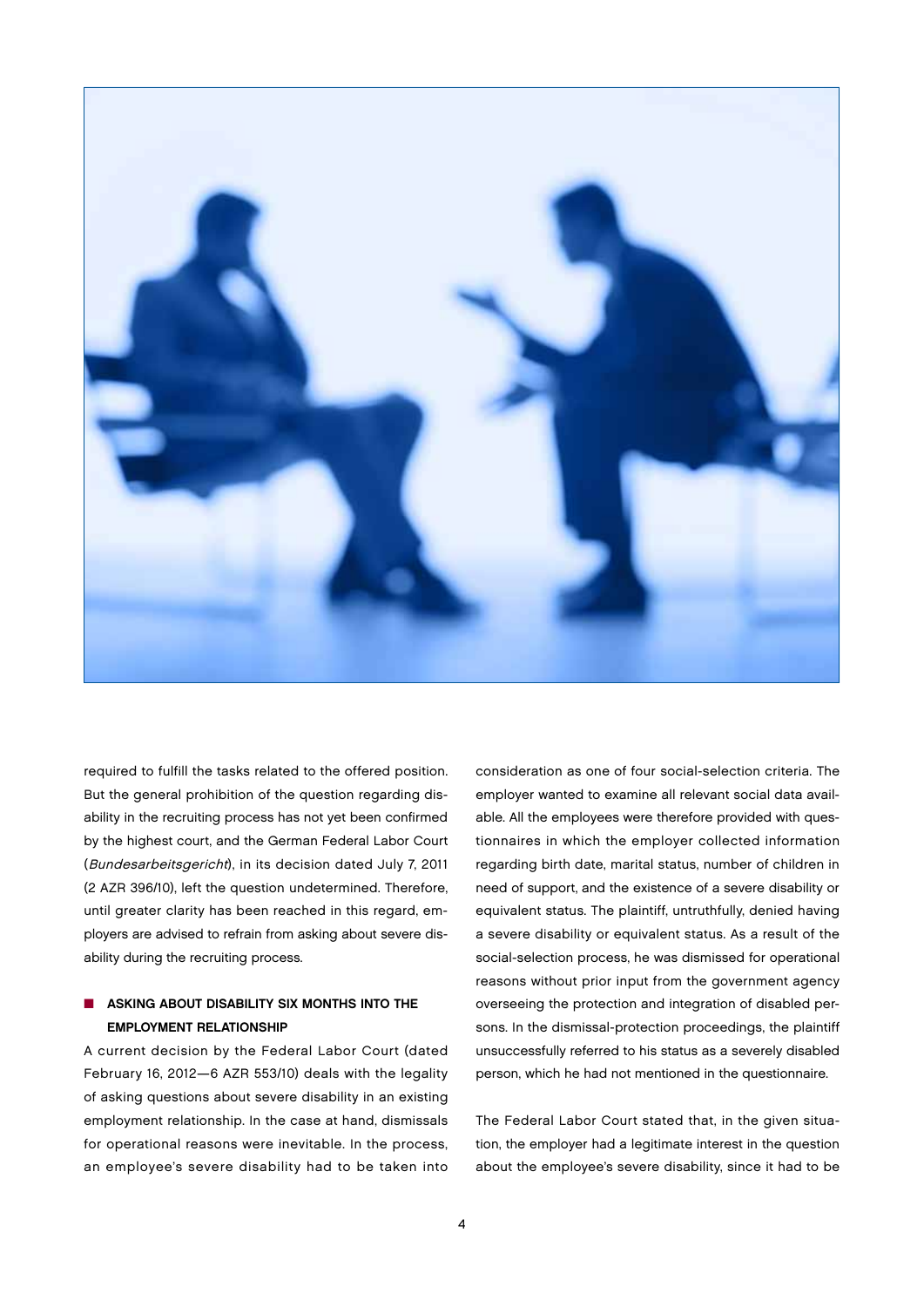taken into consideration during the social-selection process and because official proceedings must take place before notice is given to a severely disabled person pursuant to Sections 86 et seq. of the German Social Security Code IX (Sozialgesetzbuch IX).

Interestingly, the Federal Labor Court has made a general statement, going beyond the case in question, to the effect that an employer may ask about severe disability after the employment relationship has existed for at least six months, since it is only after this period that special protection against dismissal is extended to severely disabled persons, or persons of equivalent status. According to the Federal Labor Court, asking this question is necessary if the employer is to act according to the law, since there are numerous legal obligations connected with the employment of a severely disabled person or a person of equivalent status. These include the obligations connected with the quota mentioned above and the granting of supplementary vacation, in addition to the aforementioned consideration in the social-selection process prior to dismissals for operational reasons.

According to the Federal Labor Court's assessment, this result does not conflict with legal data-protection issues. Despite the fact that such data is sensitive and subject to special protection, it is not generally exempt from data collection and processing and may be admissible if specific justification exists. The collection of this data may be necessary "to assert, exercise or defend legal claims" within the meaning of Section 28 par. 6 no. 3 of the German Federal

Data Protection Act (Bundesdatenschutzgesetz), which includes the employer's obligations with a view to the protection of severely disabled persons. Justification via the Federal Data Protection Act, according to the Federal Labor Court, does not lead to the violation of an employee's basic right to self-determination regarding private information.

The plaintiff's allegation of discrimination on the basis of disability, as prohibited by the AGG and allegedly triggered by the questionnaire, was clearly denied by the Federal Labor Court. The question unambiguously served to "protect the rights and interests of the severely disabled employee but not to disadvantage him compared to nondisabled employees."

#### **n** CONCLUSION

Whether it is admissible to ask about severe disability or equivalent status during the recruiting process is as yet undetermined. The predominant opinion opposes the employer's right to ask such questions if the position has no specific requirements that justify the employer's interest in this information.

However, in order that it may act according to the law, the employer is generally allowed to ask about a severe disability or equivalent status after the employment relationship has existed for six months, although the question must not be connected to a certain occasion; i.e., the reason for the question must not be disclosed to the employee.

# JONES DAY LABOR LAW SEMINAR

## "EUROPEAN LABOR & EMPLOYMENT-RELATED COMPLIANCE ISSUES"

On June 21 we organized a client seminar in Paris, as well as a webinar in which we examined compliance matters with reference to labor law from the point of view of different European jurisdictions (Germany, France, Belgium, England, Spain, and Italy). In this context, we took into consideration the influence of EU provisions as well as the perception of the United States, examining laws that have an international impact, such as the Sarbanes-Oxley Act and the Foreign Corrupt Practices Act. Our labor law team has prepared comprehensive documentation of the seminar. If you were unable to attend but are interested in this documentation, please let us know, and we will send it to you either by mail or in electronic form.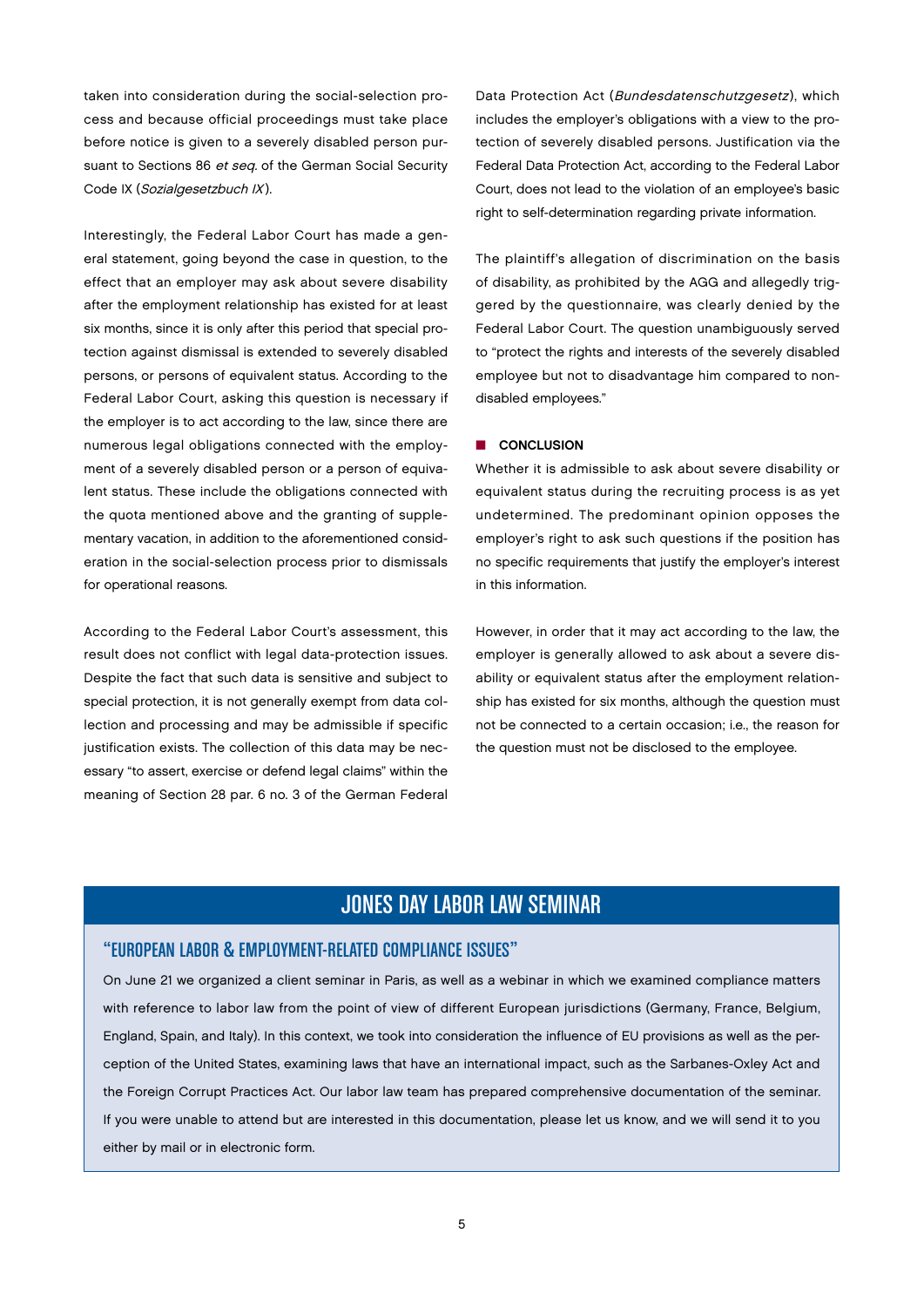

# BGH: DISCRIMINATION PROVISIONS APPLY FOR THE BENEFIT OF MANAGING DIRECTORS, TOO

#### by Dr. Markus Kappenhagen

Düsseldorf

German Attorney at Law; Certified Labor and Employment Lawyer mkappenhagen@jonesday.com +49.211.5406.5500

For the first time, the German Federal Supreme Court (Bundesgerichtshof, or "BGH") has decided that the antidiscrimination provisions set forth in the German General Equal Treatment Act (Allgemeines Gleichbehandlungsgesetz) apply for the benefit not only of employees, but of managing directors as well. In its judgment of April 23, 2012 (II ZR 163/10), the BGH awarded damages to a 62-year-old managing director.

After his five-year contract expired, the managing director wanted to negotiate for a renewal, but his employer hired a 41-year-old instead. The chairman of the supervisory board justified this action in the local press by stating that the company was aiming for an age limit of 65 for

executive positions and thus had chosen an applicant who could run the company for the long term. According to the BGH, this statement was an indication of age discrimination and thus an unlawful prejudicial treatment, which justified the plaintiff's claim for damages. The BGH considered the two months' salary awarded by the lower court to be insufficient and remanded the case to the higher regional court (Oberlandesgericht).

The judgment should not be overrated in practice. It is definitely not the case that shareholders' freedom to appoint and dismiss managing directors or to allow their contracts to expire is limited. However, the statements by the chairman of the supervisory board proved to be the company's undoing. Companies should therefore learn from this decision that the failure not only to extend employment offers but also to renew employment contracts will have to be carefully justified in the future.

# PARTICIPATION OF THE WORKS COUNCIL IN MASS DISMISSALS

by Julia Zange

Frankfurt German Attorney at Law; Certified Labor and Employment Lawyer jzange@jonesday.com +49.69.9726.3939

If an employer plans to carry out a mass dismissal, special information and consultation duties must be carried out vis-à-vis the works council. The employer must provide the works council with pertinent information in due time and notify it in writing of the reasons for the planned dismissals; the time of the dismissals; the number of, and types of jobs held by, the employees to be dismissed; and the criteria used to select them. In addition, the employer has to consult with the works council about options for avoiding the dismissals and mitigating their consequences. The opinion of the works council is to be enclosed with the notification of mass dismissal that is sent to the employment agency. If the employer fails to involve the works council, or if it fails to do so correctly or in due time, it may generally not validly announce the mass dismissal to the employment agency, and consequently, it may not give notice of termination. For this reason alone, the utmost care is to be exercised with respect to the participation of the works council.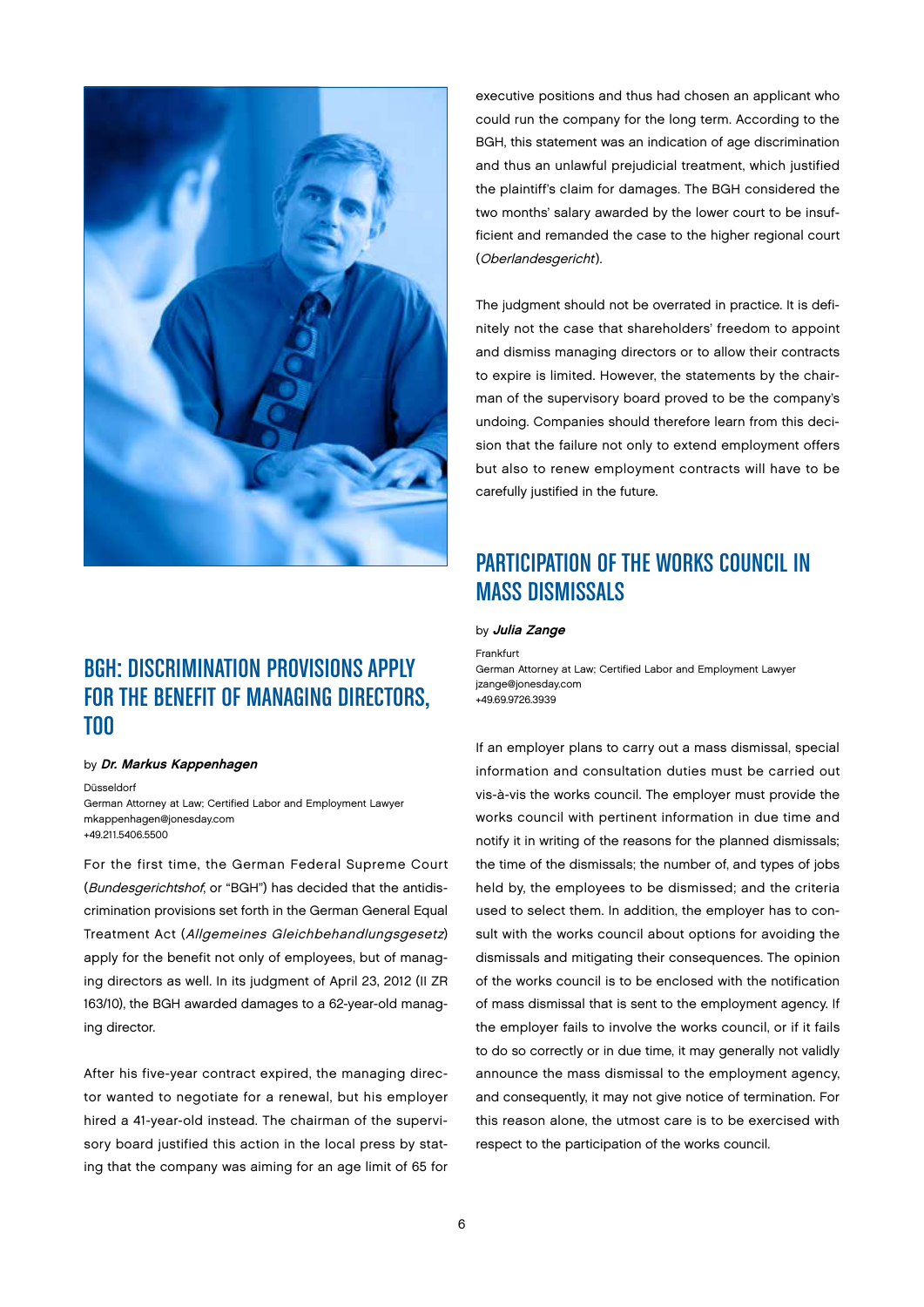## **NO RECONCILIATION OF INTERESTS INSTEAD OF OPINION** BY THE WORKS COUNCIL?

The consultation duty is generally fulfilled if the works council and the employer agree upon a "reconciliation of interests" (an agreement on whether the operational changes are necessary and, if so, the details pertaining thereto), along with a list of names of the employees to be dismissed. (The list of names, however, is not required for a valid reconciliation of interests.) The reconciliation of interests is sent, along with the notification of mass dismissal, to the employment agency in place of the works council's separate opinion on the mass dismissal, as expressly provided in the German Employment Protection Act (Kündigungsschutzgesetz, or "KSchG"), Section 1 para. 5 sentence 4.

The German Federal Labor Court (Bundesarbeitsgericht) has recently pointed out that the mandatory opinion by the works council may be included in a reconciliation of interests without a list of names (Federal Labor Court judgment dated March 21, 2012, 6 AZR 596/10 and 6 AZR 606/10).

#### $\blacksquare$  THE CASE

An insolvency administrator informed the works council about a planned mass dismissal, and they agreed upon a reconciliation of interests without a list of names. The reconciliation of interests stated: "The works council does finally see no options to avoid the intended mass dismissals. The consultation procedure pursuant to Section 17 Para. 2 KSchG is thus concluded." Subsequently, the insolvency administrator notified the competent employment agency about the mass dismissal and enclosed the reconciliation of interests. However, individual employees filed actions against unfair dismissal, contending that their dismissals were formally ineffective because no works council opinion had been enclosed with the notification of mass dismissal.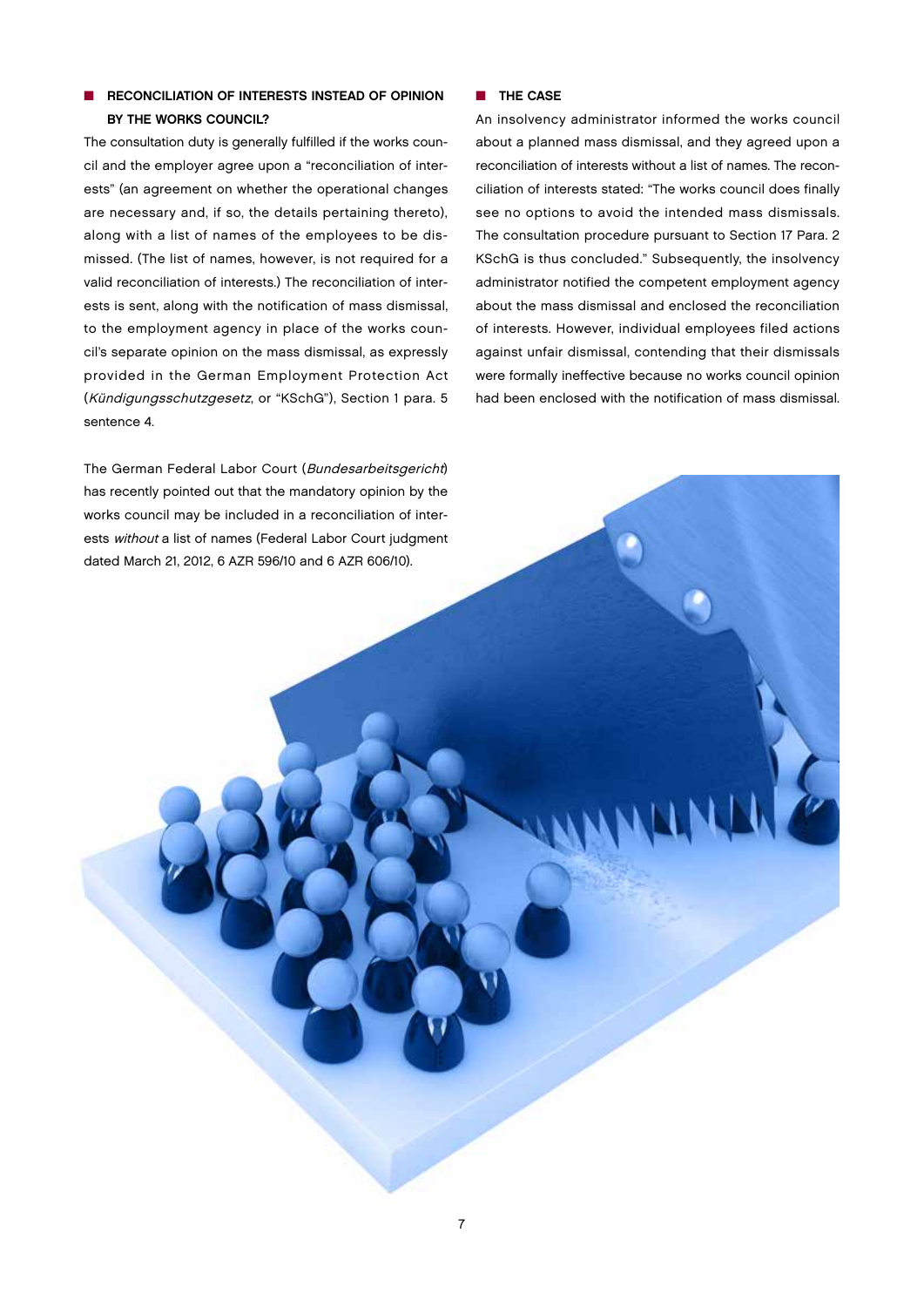They stated that the reconciliation of interests without a list of names was not sufficient. The courts of first and second instance agreed that the dismissal was ineffective.

#### **NO THE DECISION**

The Federal Labor Court agreed with the insolvency administrator, stating that while a reconciliation of interests without a list of names does not replace an opinion by the works council, an opinion could nevertheless be included therein. According to the Court, the purpose of the works council's opinion on the mass dismissal is to inform the employment agency of the options the works council believes can prevent the need for dismissals. The Federal Labor Court held that an opinion of the works council may also be part of the wording of the reconciliation of interests and does not require any further or separate statement in a separate document. The dismissals were thus considered effective.

Employers should welcome this decision. If the works council has already passed an opinion on the mass dismissals while negotiating the reconciliation of interests, it would be pure formalism to demand another statement in addition



thereto, particularly since the procedure established by Section 17 KSchG is very formalistic anyway.

Moreover, an agreement by way of a reconciliation of interests is not mandatory. The consultation duty pursuant to Section 17 para. 2 KSchG does not involve a duty to agree upon the scope and consequences of the mass dismissal.

## **N** FURTHER PARTICIPATION RIGHTS OF THE WORKS **COUNCIL**

Many of the works council's other participation rights have remained unchanged, including the following:

- To be informed of personnel planning, pursuant to Section 92 of the German Works Council Constitution Act (Betriebsverfassungsgesetz, or "BetrVG").
- To be informed of the reduction of operations, pursuant to Section 106 para. 3 no. 6 and Section 109a BetrVG.
- To negotiate the reconciliation of interests and social compensation plan due to an intended operational change of the facility, as in the case of a significant reduction of operations, pursuant to Sections 111 and 112 BetrVG.

In addition to the notification of the mass dismissal, the works council must also be informed about the individual planned terminations pursuant to Section 102 BetrVG, since information about the terminations overlaps only partially with the mass-dismissal notification.

Although there are different rights of participation, the procedures for each one do not have to be conducted separately. For example, informing the works council of each individual termination pursuant to Section 102 BetrVG and of the mass dismissal itself may be done in a single procedure, provided that all individual requirements are observed and the information is clear. To avoid any ambiguities, however, the works council must understand which duties of participation are being fulfilled in each case.

Finally, it should be noted that the information, consultation, and notification duties apply even if the employer belongs to a group of companies for which a single controlling company makes the authoritative decisions.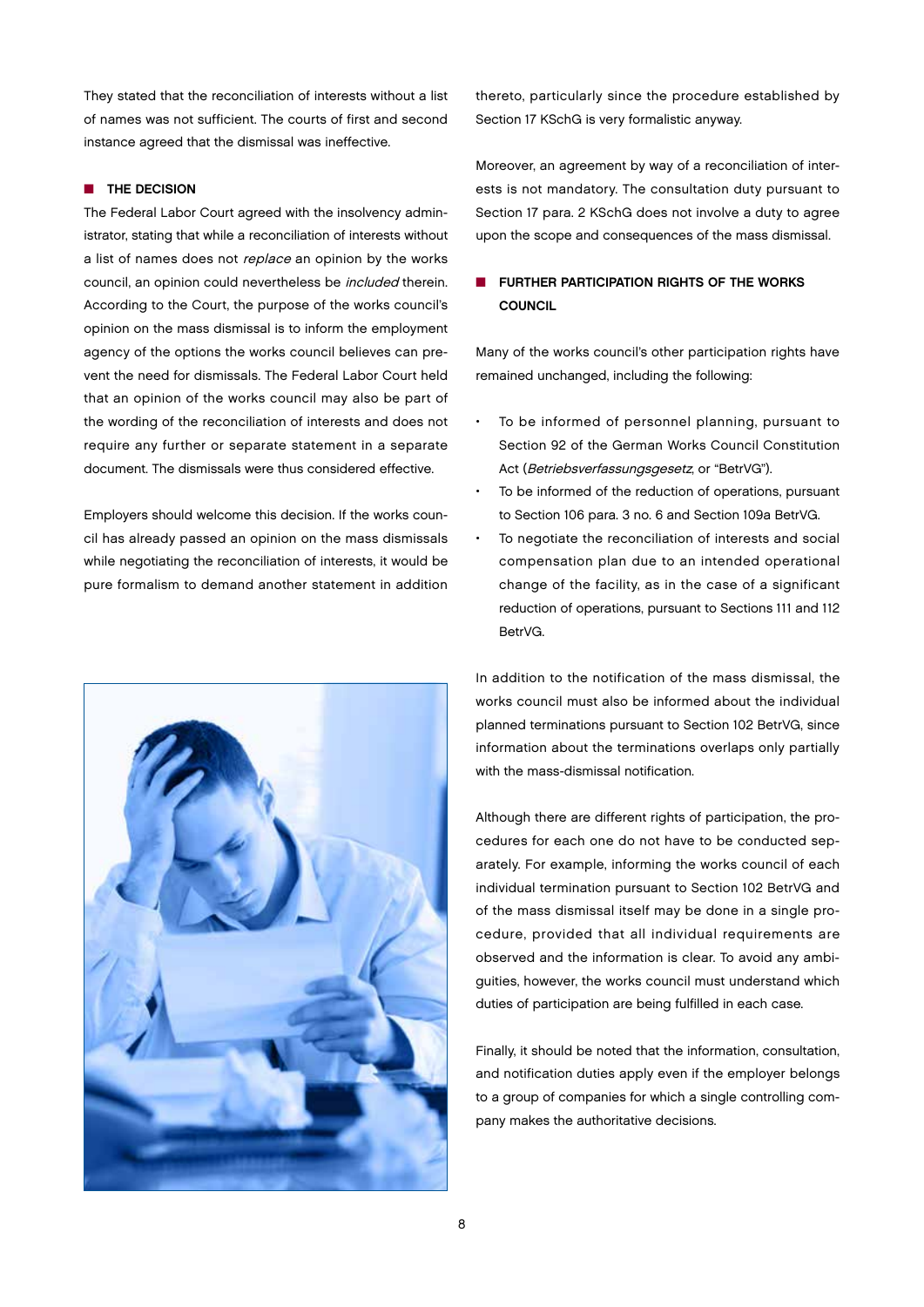

# PRIVATE USE OF A COMPANY CAR WHEN THE EMPLOYEE IS UNABLE TO WORK

#### by Claudia Röthlingshöfer

Munich

German Attorney at Law; Mediator croethlingshoefer@jonesday.com +49.89.20.60.42.200

If an employee has been provided with a company car, time and again the following questions arise: Under what conditions may the car be withdrawn, and which contractual regulations are possible? This article is intended to shed light on this topic and disclose particular problem areas.

#### **n** CONTRACTUAL BASICS

If a company car is provided to an employee, it is urgently recommended that the employer stipulate this benefit by contract, taking into account the following issues.

#### **N** IS PRIVATE USE PERMITTED?

Whether or not to provide the company car for the employee's private use is the principal decision in this context. Private use constitutes a real performance in kind and thus serves as a consideration for the work performance owed. Only if the car is provided exclusively for business purposes is such a provision not deemed a form of remuneration. The consequences in this context are far-reaching: if private use is not allowed, the employer may request the return of the company car at any time. In such a case, the car is considered a means for work that the employee is not entitled to possess. In the case of private use, however, requesting the car's return is either not possible at all or possible only under restricted conditions.

Discussed herein is the issue of the right to revoke an agreement for the provision of a company car, as well as other return duties, particularly in the event of the employee's inability to work.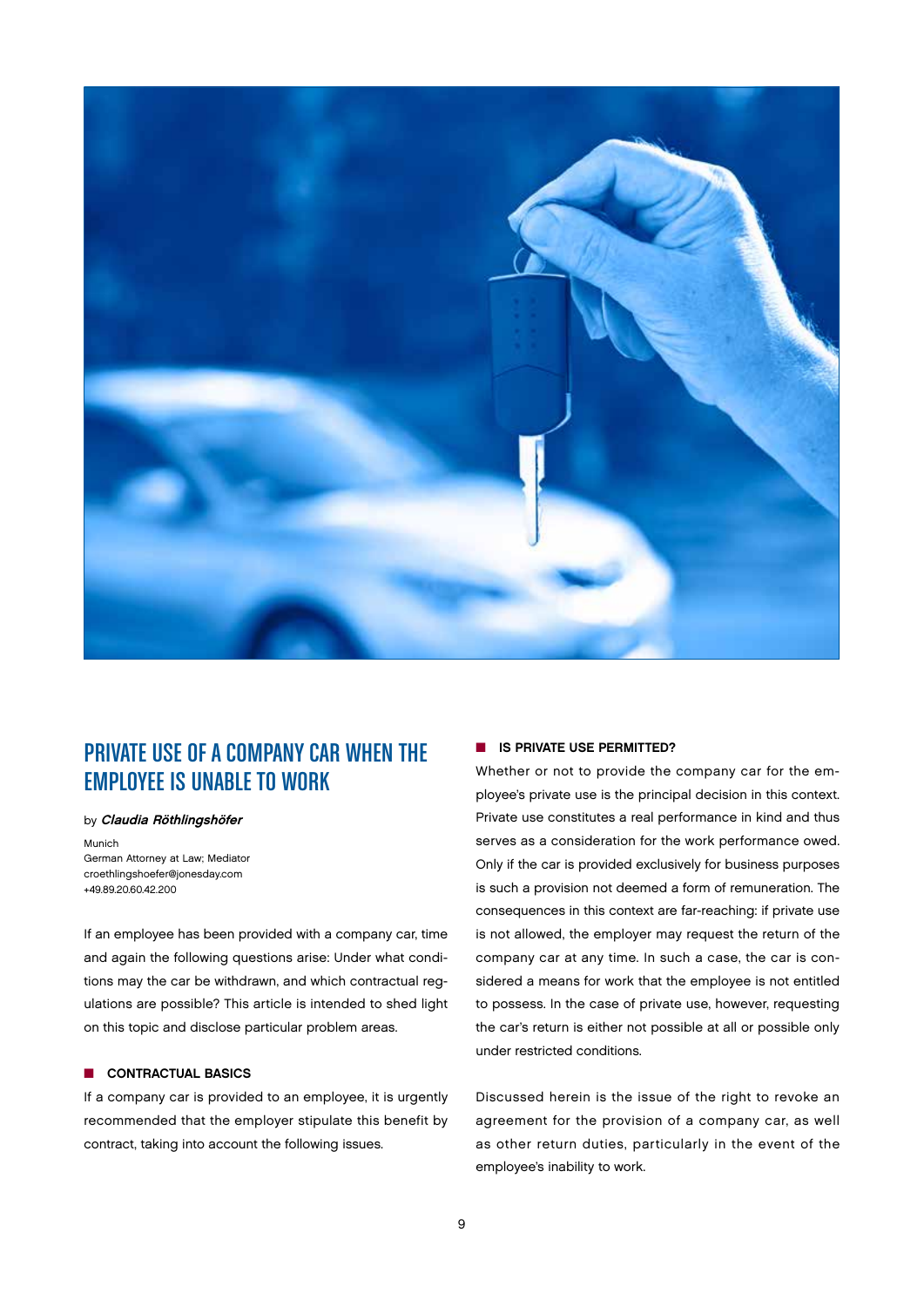

#### **N** FORMULATING A RIGHT TO REVOCATION

A standard employment contract permitting revocation of the private use of a company car must not only contain the precise reasons for the revocation, but also factually justify them. According to the rulings of the German Federal Labor Court (Bundesarbeitsgericht), these factual reasons must be specified in the employment contract in a manner that makes clear to the employee what he/she may expect. The employee must be able to recognize the conditions under which private use of the car will be suspended.

Such factual reasons could include use of the car in violation of contract provisions or a precisely stipulated decrease in the company's annual result compared to the previous business year. The contract should describe in sufficient detail the conditions under which the return of the company car should be expected.

In contrast, a clause in a standard employment contract allowing revocation of private use at any time may not

withstand a "content control" proceeding; in such a proceeding, the court examines the contract to ensure that the employer has not incorporated ambiguous provisions that may be interpreted to its advantage. Such a clause disadvantages the employee in an inappropriate manner, since the right to revocation is not bound to any factual reason. This is also true of a contract permitting revocation simply because private use of the car "no longer appears to be reasonable under market and economic aspects."

However, even revocation based on sufficient reasons will not withstand a content-control proceeding if the car's monetary benefit to the employee exceeds 25 percent of his/her total remuneration.

## **N** IS THE (TEMPORARY) WITHDRAWAL OF A COMPANY CAR POSSIBLE WHEN THE EMPLOYEE IS UNABLE TO WORK?

Under certain conditions, the employer may request the surrender of a company car provided for the employee's private use. As a rule, if the obligation to continued remuneration expires, the employee's right of use expires as well.

The car will be available to the employee in times of illness as long as the employee continues to receive wages. In other words, this claim exists, subject to a period of extended remuneration specified in the employment or collective agreement, for a period of up to six weeks (Section 3 para. 1 of the German Act on Continued Payment of Wages and Salaries During Sickness (Entgeltfortzahlungsgesetz)). Once the employer ceases to pay the employee's wages, the employee's right to private use of the car ceases until his/her recovery. From that point, the employer may request the return of the company car, unless the contractual agreement provides otherwise.

Consequently, private use of the company car is owed only when the employer is obligated to pay remuneration. Accordingly, during parental or other leaves when the employee does not receive wages, the right to use the company car for private purposes is suspended.

The obligation to immediately return the car to the employer in case of illness—such as when the car is needed by a substitute employee—may also result from the employee's duty of good faith. In this case, however, an employee who is still receiving wages is entitled to compensation for the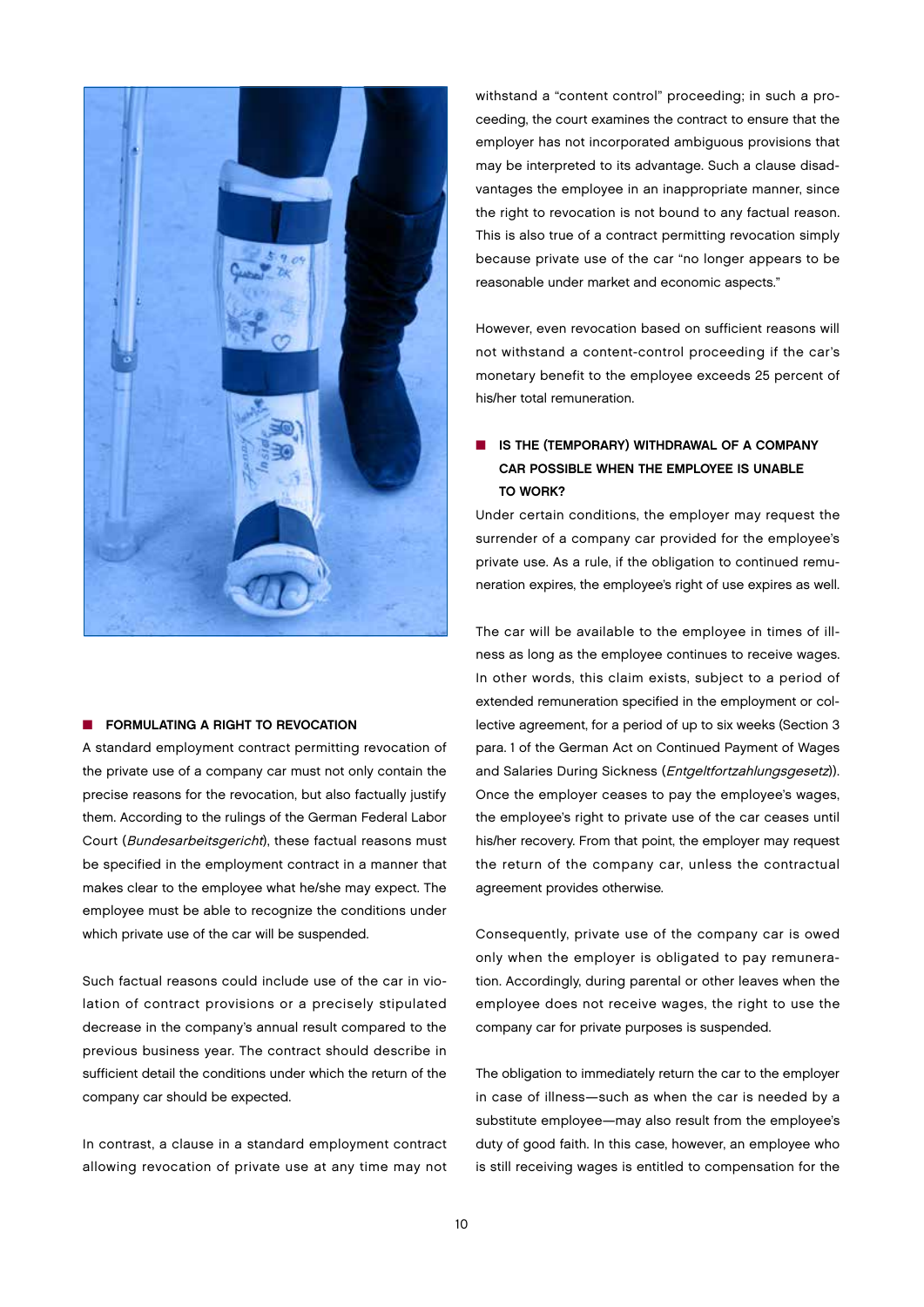lost value. Such compensation claim also applies during vacation and maternity leave, as well as to released members of the works council.

## **NUST THE EMPLOYER PROVIDE ADVANCE NOTICE OF** THE NEED TO RETURN THE CAR?

According to the case law of the Federal Labor Court, an employer that wishes to revoke private use of the company car is not required to provide the employee with advance notice. However, the Regional Labor Court of Lower Saxony recently decided that a contractual clause which provides for the immediate return of the company car without compensation after the termination of the employment relationship should provide advance notice of at least four weeks. Such advance notice was recommended because: (i) the employer usually does not immediately hire a replacement employee who will require the car; and (ii) the terminated employee often depends on the car in his/her search for a new position. However, the employer in this particular case has filed an appeal with the Federal Labor Court, and the decision is still pending. In particular, it remains to be seen whether the Court will decree that the return of a car due to inability to work also requires advance notice.

## **N** CONSEQUENCES IN THE EVENT OF UNJUSTIFIED WITHDRAWAL OF THE COMPANY CAR

If the employer unlawfully and culpably withdraws the company car, it is obligated to pay damages to the employee. The means of calculating such compensation has been disputed; the Federal Labor Court assumes that the employee may abstractly calculate his/her damages, but the exact calculation will have priority. If the employee is forced to use a comparable private car, the claim for loss of use is to be limited to the exact costs spent in this context (depreciation, taxes, insurance, costs for repairs and maintenance, fuel).

#### **NO EXPIRATION OF THE ENTITLEMENT**

The right to use the company car expires with the end of the employment relationship. Subsequently, the employee must return the car. If the employee was allowed to use the car for private purposes, he/she does not have to return the car until the expiration of the notice period in case of a termination. This applies even if the termination is disputed and the employee has, for example, initiated an action for protection against dismissal. According to a 2012 judgment by the Regional Labor Court of Hamm, other provisions apply if the termination is obviously ineffective.

In this context as well, the rule applies: if private use was not allowed, the employer may request the surrender of the company car at any time—which includes the beginning of the employee's notice period.

#### CONCLUSION

Employment contract clauses referring to the provision of a company car must be formulated carefully. But if a conflict arises when an employee is to be deprived of a company car despite an existing employment relationship, prior analysis of the legal situation is recommended. Otherwise, the employer may be confronted with damage claims.